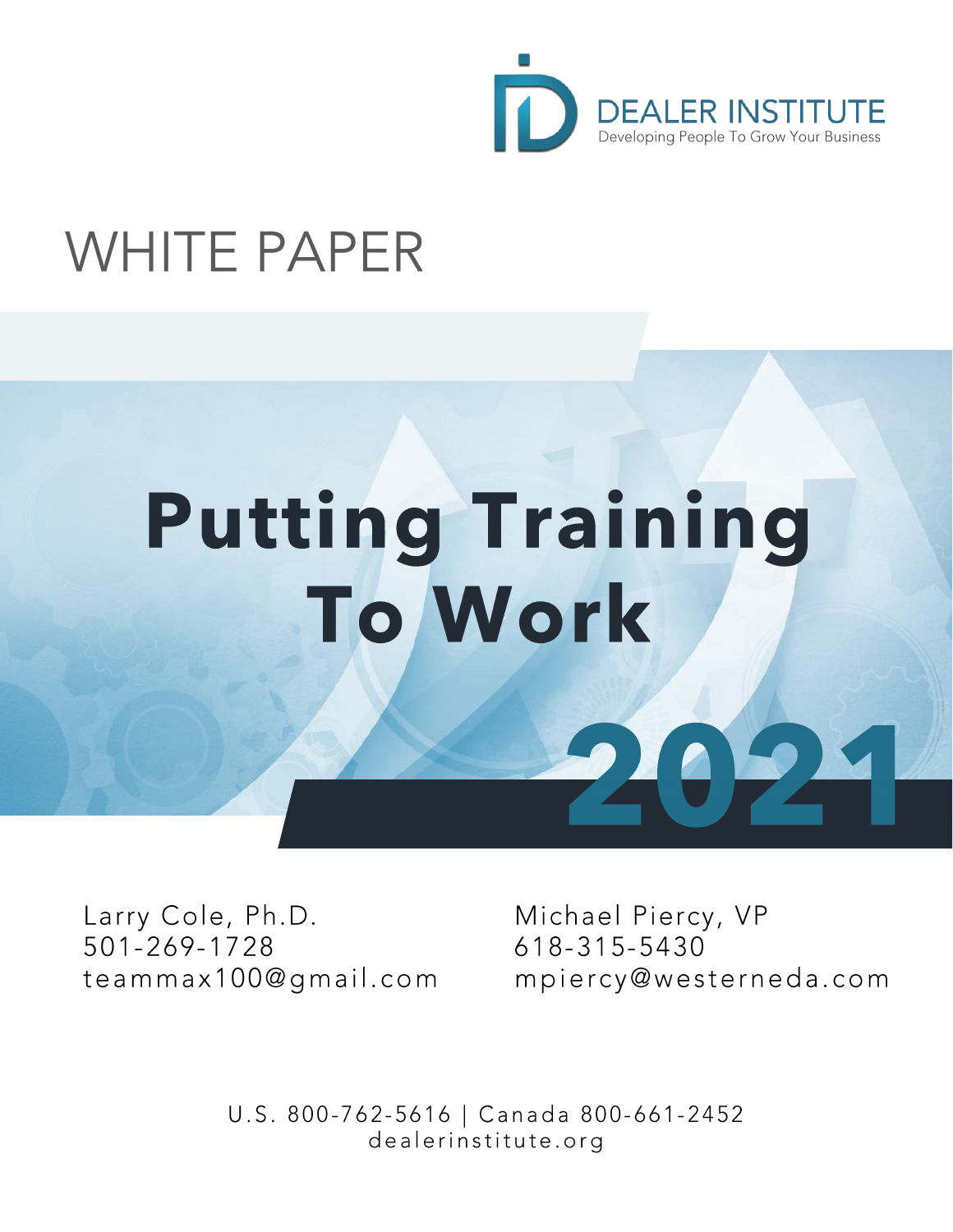# **INTRODUCTION**

The Western Equipment Dealers Association (WEDA) completed a Workforce Study in December 2020, which covered a myriad of workforce issues. Of particular importance to the Dealer Institute (DI) is the response showing that leadership training is needed with a focus on implementation. This white paper, *Putting Training to Work*, is in response to these results to address both the personal and corporate accountability to implement the leadership content.

The DI provides educational/consulting opportunities for every phase of dealership operations and leadership currently via three venues: onsite, public courses and virtual learning. Additionally, DI has two on-going research projects to benchmark employee engagement in our industry and to study the psychological motivators contributing to dealership loyalty. We want you to know that our vision, mission, and value proposition listed below are not just words — we live these words, and our goal is to be your trusted advisor.

- *Our Vision***:**
	- $\triangleright$  To be the trusted advisor and first choice for business strategy, leadership, and employee development in the equipment industry.
- *Our Mission***:**
	- $\triangleright$  To help our customers achieve operational excellence and long-term success.
- *Our Value Proposition***:**
	- $\triangleright$  Developing people to grow your business.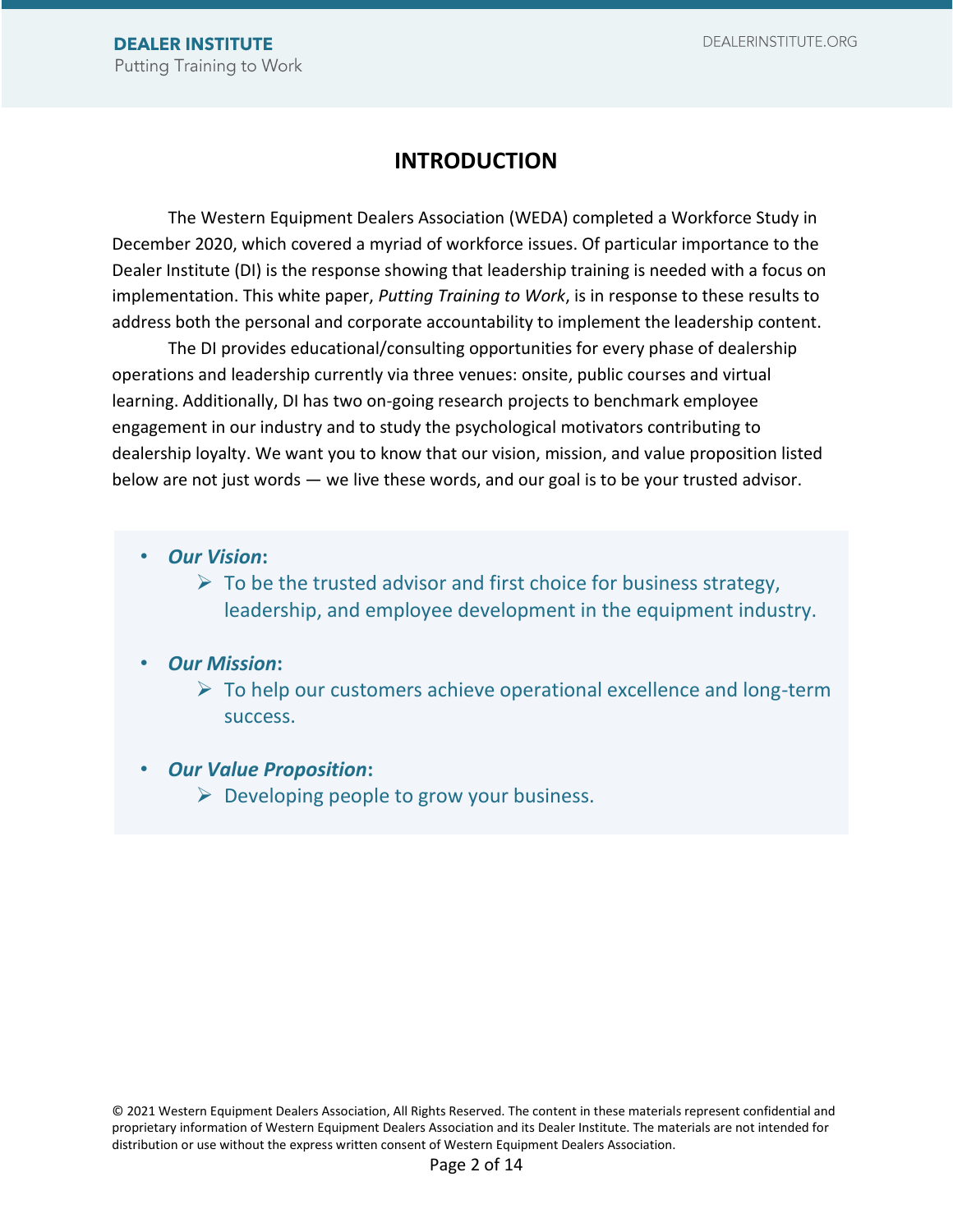#### **PUTTING LEADERSHIP TRAINING TO WORK**

We may or may not have had input into being born into this world (depending upon our religious beliefs), but we're here and the question each of us must face is, *what are we going to do with the resources that we've been given?* The prevailing thought is that none of us are born leaders and leadership is a learned skill set.

Thirty years ago, Ed Lawler, an author and management guru, pointed out that you can show twenty leaders the best practices, yet only one of them will put those best practices to work in their organization. Fast forward to today. Management gurus estimate that billions of dollars are wasted each year on training because the training is not put to work. What a shame!

Is it the training source's fault that the leadership didn't implement these best practices? Perhaps the training source didn't clearly help the leaders understand the success that can be achieved through implementing the new processes. But the leaders should not ignore their responsibility to both understand and use the content to improve the performance of their organization.

Larry asks participants in the leadership classes to point their finger at him. The point made is whenever we point our fingers at someone or something, there are three fingers pointing back at us to reveal the real root causes. First, each individual receiving training has the responsibility to do their best to put that training to work. Second, the dealership leadership must make it easy for that training to be put to work and offer a supportive and accountable workplace environment to maximize the return on the financial investment associated with the training event.

Let's understand the two broad categories of training — technical and interpersonal which embraces leadership. There is no doubt that technical training is the easier to implement of the two. Technical training usually embodies a set of operational processes that the dealership can decide to implement or not. These new processes can be implemented throughout the dealership that literally forces the employee to use them. For example, employees may be trained to use a new software program and eventually employees must comply. COVID forced DI to offer virtual learning classes which ultimately forced trainers to learn how to use Adobe Connect.

Leadership training presents an interesting set of challenges, i.e., leadership behaviors are more abstract, more difficult to measure and monitor their implementation and therefore challenges the accountability process. Consequently, forcing people to use the new leadership behaviors isn't going to just happen, but there is plenty the dealership can do to encourage the use of leadership behaviors. These are addressed in later sections of this paper.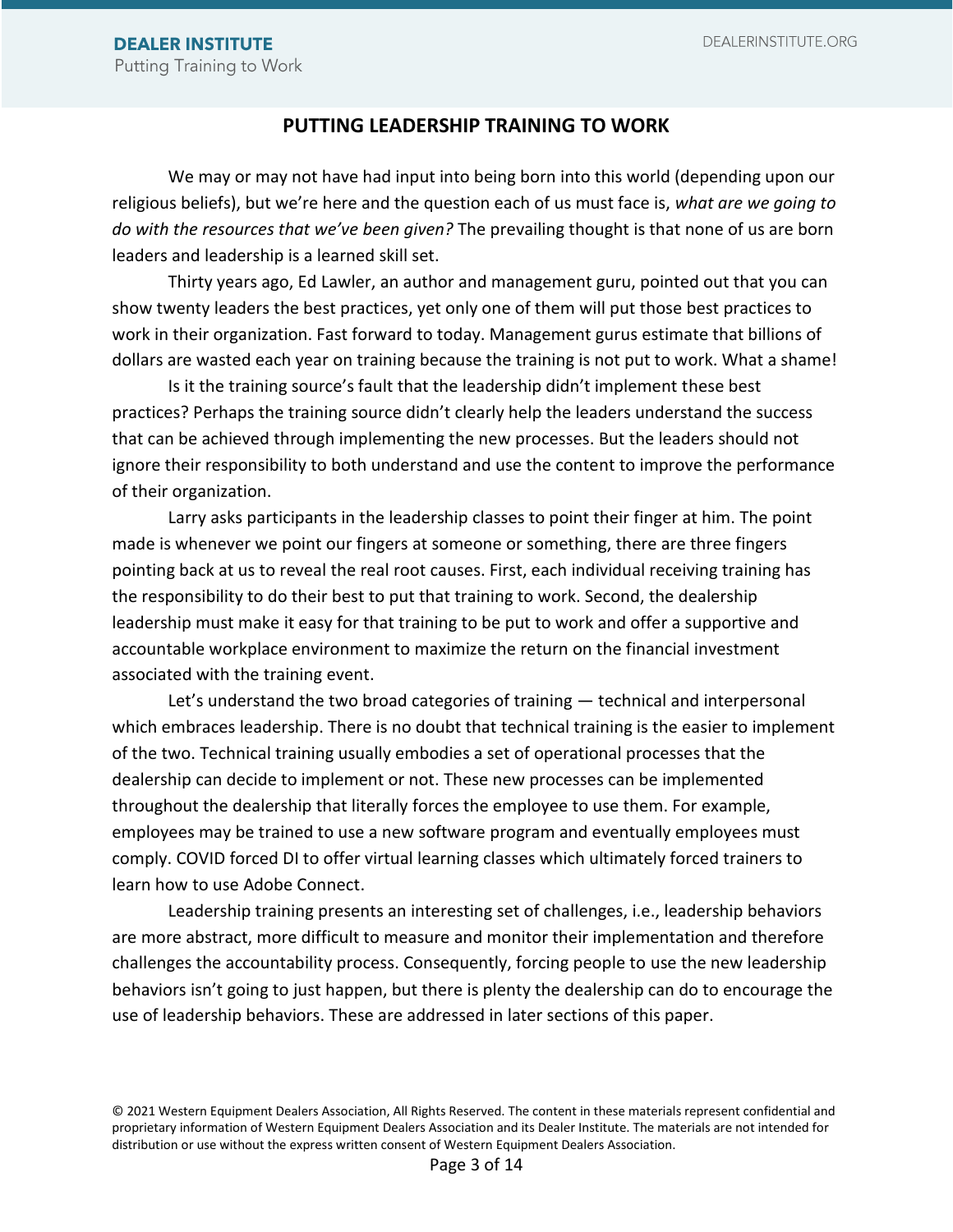#### **WEDA Workforce Development Survey**

The results of the survey presented an interesting dilemma that will be evident as you read the following results and comments.

The participants were asked to rank order the need of their management team to understand financials, learn operations best practices or learn leadership skills. As illustrated in the following chart, 75.9% rated leadership development as the highest need for their entire management team.



The respondents provided additional results supporting the need to develop leaders.

- Only 46% were confident they had the necessary bench strength to advance staff to mid-level or senior positions.
- 55.6% reported not doing enough to develop people to step into mid-level or senior positions and 19% were not sure.

In spite of the fact these data strongly point out the need for leadership development, a major stumbling block is implementation of that training as expressed in the following participant comments:

- Our concern is how effective the training is and whether our managers are implementing what they have learned. Implementation is likely the bigger concern.
- Owners and managers need better tools and procedures for training employees and future managers.
- Accountability is a big challenge.
- Too many old managers stuck in the old way of doing business.

<sup>© 2021</sup> Western Equipment Dealers Association, All Rights Reserved. The content in these materials represent confidential and proprietary information of Western Equipment Dealers Association and its Dealer Institute. The materials are not intended for distribution or use without the express written consent of Western Equipment Dealers Association.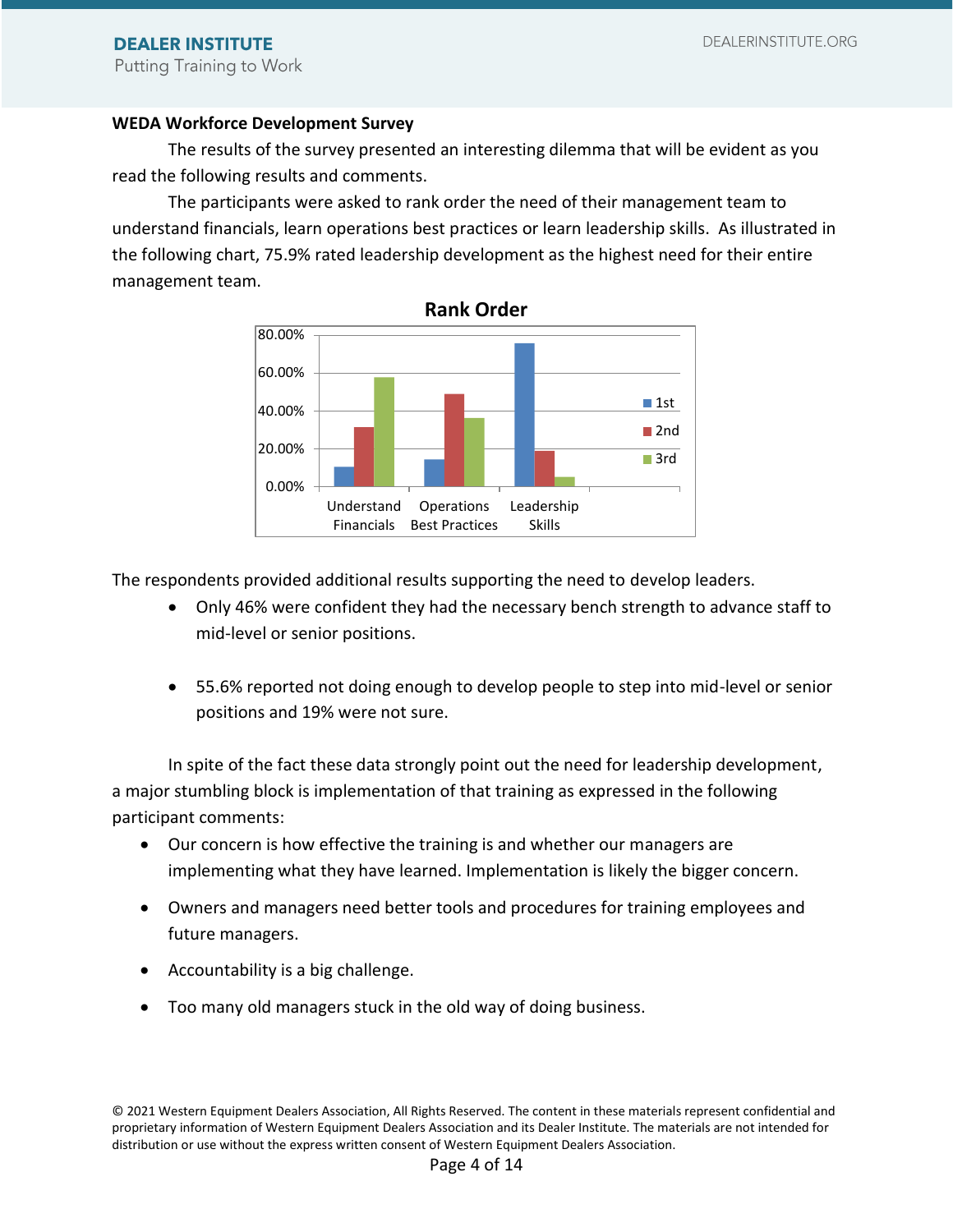Several stories could be told about dealerships spending several thousands of dollars completing leadership training (including the staff time) with absolutely no follow-up. The general consensuses of these stories are:

- 1. *We hope that several employees gained "something" from the training event, but we simply didn't devote the time to follow-up.*
- 2. *It's difficult to continue leadership development during the busy times.*

In an effort to facilitate implementation, the Dealer Institute even asks the participants to complete a Personal Improvement Plan (PIP) listing what the participant needs to implement subsequent to attending the class. Depending upon the length of the class, each participant will list 10+ strategies to improve their leadership effectiveness. You will read about this process on pages six through nine.

The dichotomy of expressing a need for leadership training but not following-up to ensure the training is used brings us to this white paper. There are two sets of responsibilities to put the training to work. First is the participant's responsibility. Larry encourages class participants to take control of their destiny rather than depending upon the dealership to provide all of the learning opportunities. There are multiple learning events available to employees even during a complete absence of opportunities provided by the dealership. Second, is the dealership's responsibility to implement a corporate accountability process. Remember training is like any other tool in your toolbox; you've got to pick up your responsibility to put it to work.

#### **Continuing the Participant's Learning Curve**

First and foremost, employees need to consider working at the dealership as a university to learn the technical and interpersonal skills to maximize their success. Yes, every day is an opportunity to practice both sets of skills. Geoff Calvin states in his book, *Talent is Overrated***,** that 10,000 hours of focused practice are required to become a world-class performer. World-class performers complete daily focused practice sessions for a period of 4–6 hours. Using the 2,080 hour work year as our reference point, employees can become world-class performers in five years! But, employees don't spend every hour of every day practicing to become a world-class leader so it may take a little longer. We encourage you to stay persistent because the challenge is to be better today than you were yesterday.

Another critical point is the employee who is committed to maximize their success should do so independently of the dealership. The sad fact is many dealerships do not provide their employees the opportunity to participate in educational opportunities to learn leadership skills. The sink or swim theory of learning seems to be the rule. Thus, employees should embark upon their own leadership development journey. In reality, there is more reading material

<sup>© 2021</sup> Western Equipment Dealers Association, All Rights Reserved. The content in these materials represent confidential and proprietary information of Western Equipment Dealers Association and its Dealer Institute. The materials are not intended for distribution or use without the express written consent of Western Equipment Dealers Association.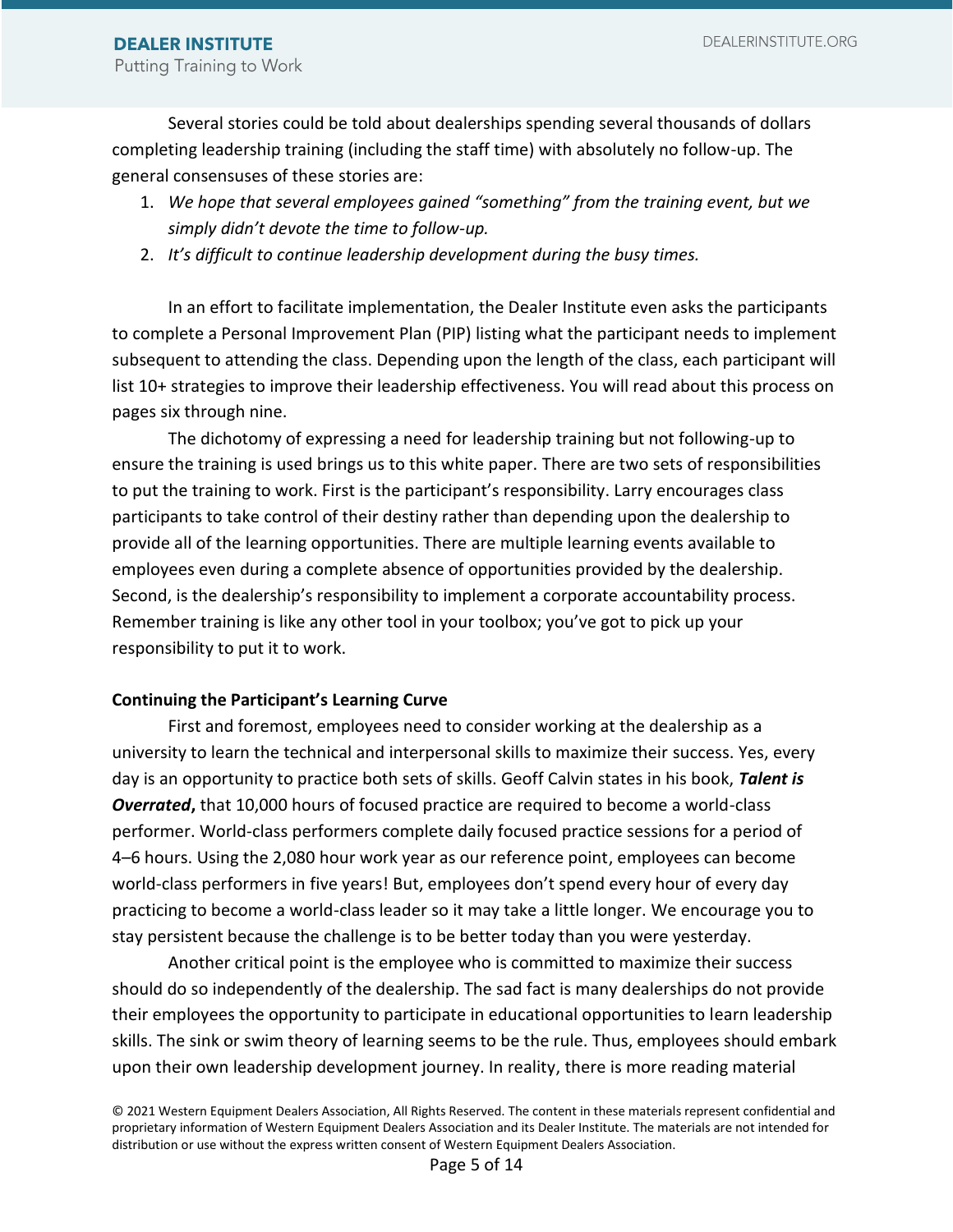available that can advance one's learning curve than there is time to read it. Larry recommends that every aspiring leader subscribe to the Harvard Business Review. We've also included a list of recommended readings with this paper.

When an employee is given the opportunity to participate in a training opportunity he/she should enthusiastically express appreciation for the chance to continue their personal/professional development. The dealership is encouraging the employee to become too valuable to be lost. And, that is a good thing.

Another interesting point about continuing your personal/professional learning curve it is permanent. You will always have what you've learned and no one can take it away!

#### **Employee's Personal Accountability Model**

We're offering the following assessment in an effort to aid both the employee participating in leadership development as well as the dealership to maximize the return on their investment. Both the participant and their immediate supervisor should view these characteristics as highly desirable for the journey to become an elite leader.

**Instructions:** Using the 7-point scale ranging from 1 (Not Characteristic) to 7 (Very Characteristic) provide a rating that is most characteristic of the person being considered for participation in the educational event.

| 1. | Committed to maximize personal and professional<br>potential to be an elite leader.                                | 1 | 2             | 3 |   |    |   |   |
|----|--------------------------------------------------------------------------------------------------------------------|---|---------------|---|---|----|---|---|
| 2. | Willing to be comfortable being uncomfortable to<br>constantly push the comfort zone.                              | 1 | $\mathcal{P}$ | 3 | 4 | 5  | 6 |   |
| 3. | Exhibit the self-discipline to proactively do what is<br>necessary to excel, e.g., reading journals, books, etc.   | 1 | $\mathcal{P}$ | 3 | 4 | 5  | 6 |   |
|    | 4. Proactively be willing to accept new, challenging<br>responsibilities in an effort to further self-development. | 1 | $\mathcal{P}$ | 3 | 4 | 5  | 6 |   |
| 5. | Eager to learn about their strengths and weaknesses.                                                               | 1 | $\mathcal{P}$ | 3 | 4 | .5 | 6 | 7 |
|    | 6. Seek feedback from every source to improve personal and<br>professional performance.                            | 1 | $\mathcal{P}$ | 3 | 4 | 5  | 6 |   |
|    | 7. Exhibit personal accountability to monitor daily progress,<br>e.g., Did I do my best today to?                  | 1 | C.            | 3 | 4 | 5  | 6 |   |
| 8. | Exercise focused practice to use every day for personal and<br>professional improvement.                           | 1 | $\mathcal{P}$ | 3 | 4 | 5  | 6 |   |

<sup>© 2021</sup> Western Equipment Dealers Association, All Rights Reserved. The content in these materials represent confidential and proprietary information of Western Equipment Dealers Association and its Dealer Institute. The materials are not intended for distribution or use without the express written consent of Western Equipment Dealers Association.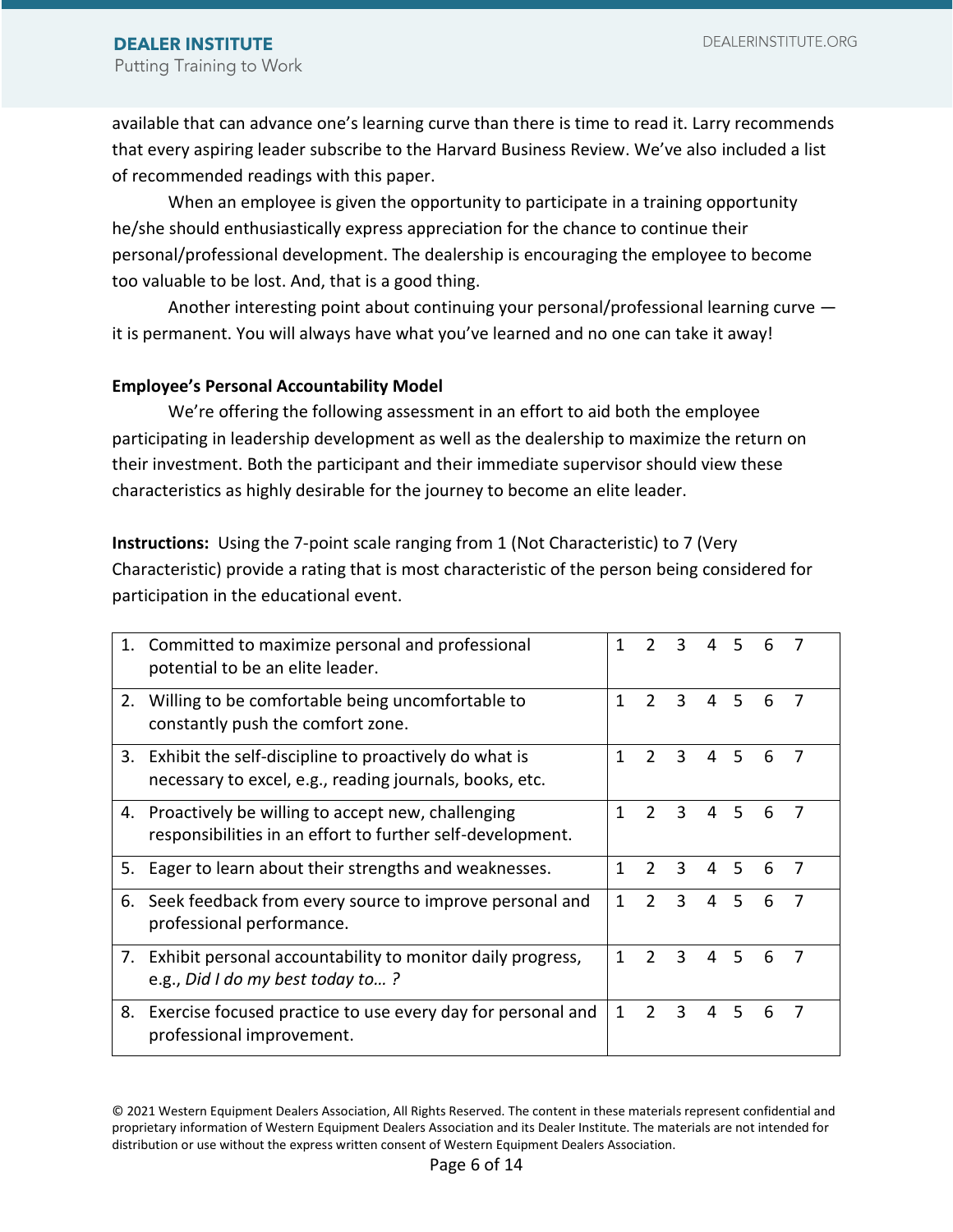WEDA trainers may have somewhat different methodologies for the participants to develop their PIP during the course of a class, so we're using Larry's PIP as the model for this white paper. See examples on pages twelve and thirteen.

Subsequent to participating in a class, the employee should immediately review the content taught in the course (and notes) and meet with their supervisor to begin this accountability process.

- 1. A PIP will contain at least 10 ideas and there is a need to focus on 1–3 of these proposed improvement strategies. These can be finalized during the discussion with their supervisor.
- 2. The employee needs to review their PIP and the selected behaviors with their direct reports. It's possible that direct reports could also offer input into the leadership behaviors that need improvement. Direct reports know their supervisor's strengths and weaknesses better than anyone in the dealership and the leader should take advantage of this knowledge.
- 3. Ask the direct reports to hold them accountable on a daily basis to use the selected behaviors.
- 4. The serious leader will create a daily routine, for example:
	- Review of their leadership vision and mission.
	- Think about delivering the 1–3 behaviors during the course of the day, thereby using every day as a focused practice session.
	- Begin the day thinking about something positive and expecting to have a great day.
	- Evaluate themselves at the end of the day, *Did I do my best today to … ?*
- 5. Within the next month, review their self-assessed progress with their supervisor and direct reports. The leader striving to be elite will also ask their supervisor and direct reports to also participate in the measuring of progress to take advantage of the principle that we may see ourselves differently than others do. Actually, there is a phenomenon known as positive bias which states — the leader sees themselves as performing at a higher level than their actual performance. Interesting to note, that research shows that 90% of the managers rate themselves as being in the top 10% of leadership effectiveness. Now think about that — statistically that is not possible.
- 6. The leader striving to be elite will make the previous six steps an on-going routine for their personal/professional development.

The overriding point made during this discussion is encouraging the leader to proactively take control of their personal/leadership development and express their

<sup>© 2021</sup> Western Equipment Dealers Association, All Rights Reserved. The content in these materials represent confidential and proprietary information of Western Equipment Dealers Association and its Dealer Institute. The materials are not intended for distribution or use without the express written consent of Western Equipment Dealers Association.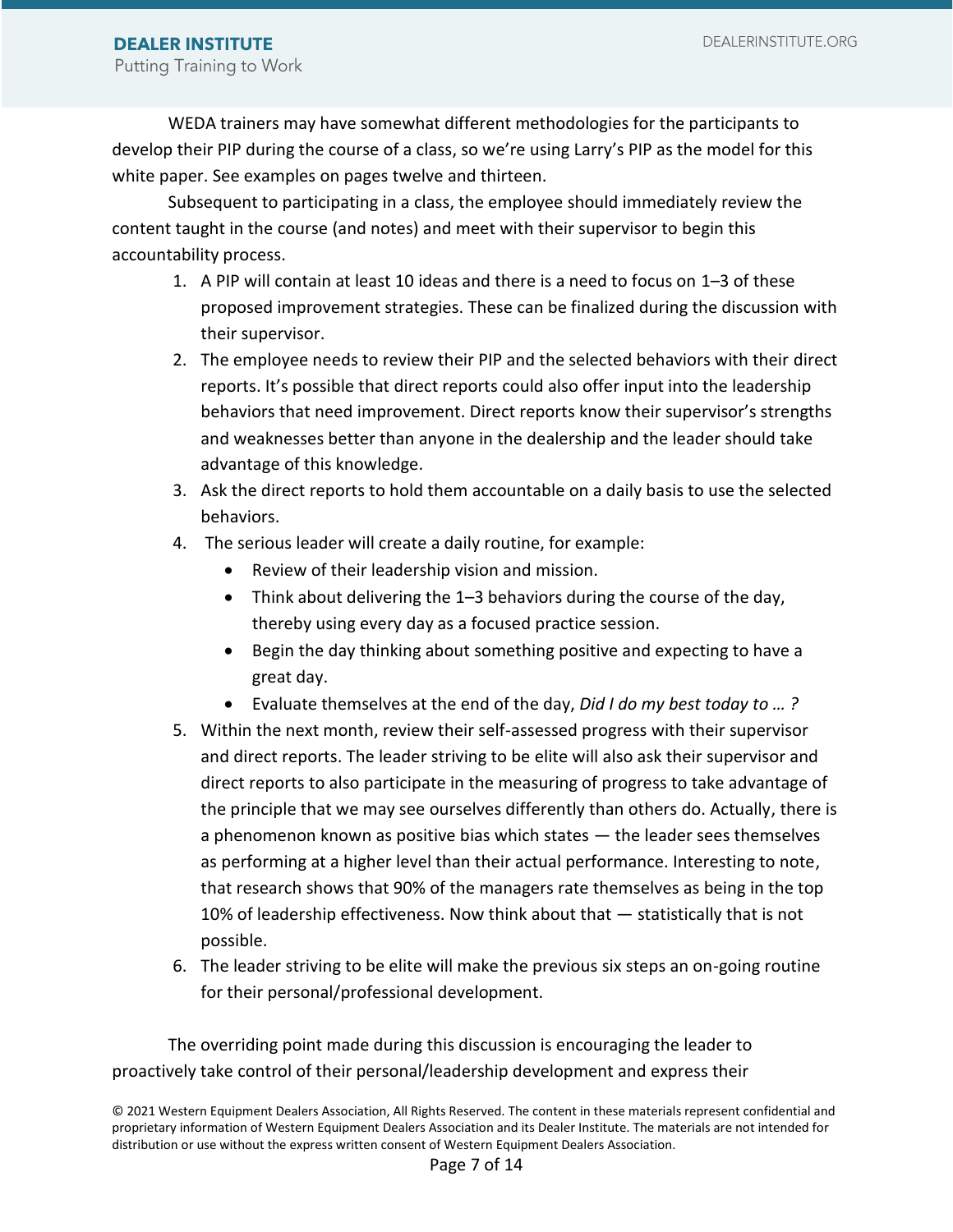enthusiasm for learning to both their supervisor and direct reports. Using this personal accountability model is providing an excellent positive experience of leading by example.

#### **Immediate Supervisor Accountability**

The immediate supervisor's accountability begins when their direct report is scheduled to participate in a training event. That is, the supervisor should know the content of the course to effectively continue their direct report's learning curve.

The immediate supervisor's accountability is made easier when employees participating in a leadership training event complete the steps listed on pages six through eight. Doing so requires the immediate supervisor's time to work with their direct reports who attended the educational event and requires a commitment to spend that valuable limited resource developing talent. Assuming that the direct report doesn't initiate these steps — then their immediate supervisor needs to do so. Additionally, the immediate supervisor can initiate a few events that will further the implementation of the leadership content.

First, ask those attending the course to discuss the content and their personal development plan at the next staff meeting. Providing this summary ensures that the participant has again reviewed the content, their notes and personal development plan.

Second, teaching is the best way to learn. The employee may not jump up and down with excitement to teach but work with them to prepare a brief training on one of the subjects discussed. The 7-step change process is an excellent topic since most people don't know the energy systems inherent in the change process. You could schedule on-going training sessions at least quarterly.

Third, encourage reading articles and books and discuss the content in a staff meeting.

#### **Corporate Accountability: Structure**

Larry has had several Presidents/CEOs ask about the best practice to ensure that the training is implemented upon returning to the dealership. The fix for this question is easy, but it needs *implementing*! Here's the fix.

- 1. Corporate leaders place training implementation (people analytics) on their staff meeting agenda on a scheduled basis, e.g., quarterly, in a manner similar to reviewing other performance metrics.
- 2. Down-line supervisors report the progress being made by their people up through the line of authority.
- 3. Corporate leaders provide down-line feedback that the progress was reviewed and offer sincere compliments/recognition for the progress.

<sup>© 2021</sup> Western Equipment Dealers Association, All Rights Reserved. The content in these materials represent confidential and proprietary information of Western Equipment Dealers Association and its Dealer Institute. The materials are not intended for distribution or use without the express written consent of Western Equipment Dealers Association.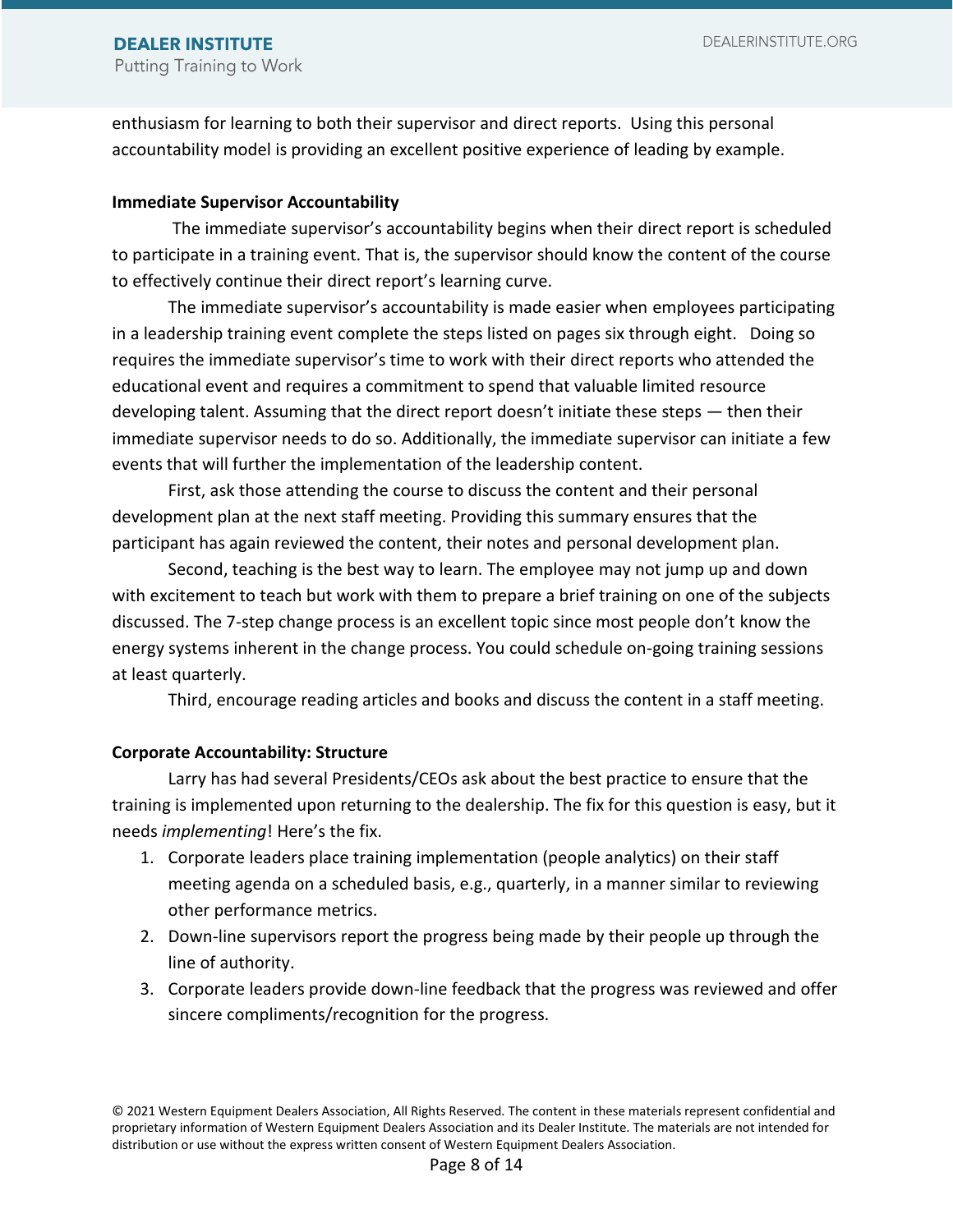Did we say this process has to occur on a regular scheduled basis like clockwork? All employees need to know the seriousness that is dedicated to implementing the content learned from the course.

#### **Corporate Staff Knowledge**

Up-line supervisors need to know the content being taught in the course to effectively continue their direct report's learning curve. Whenever Larry teaches an onsite course, he encourages up-line supervisors to attend. Doing so sends a powerful message that the training event is important.

Public courses are more of a challenge. Larry is implementing an accountability procedure for this white paper to be sent to all Presidents/CEO's who send employees to a public course. Additionally, this accountability content becomes an integral part of every course that Larry teaches.

Our closing points are: (1) we want every dealership to obtain a return on their investment when their employees participate in a Dealer Institute class, and (2) the 2020 *WEDA Workforce Survey* results told DI there is a tremendous need to develop leaders and we want to be your training source of choice.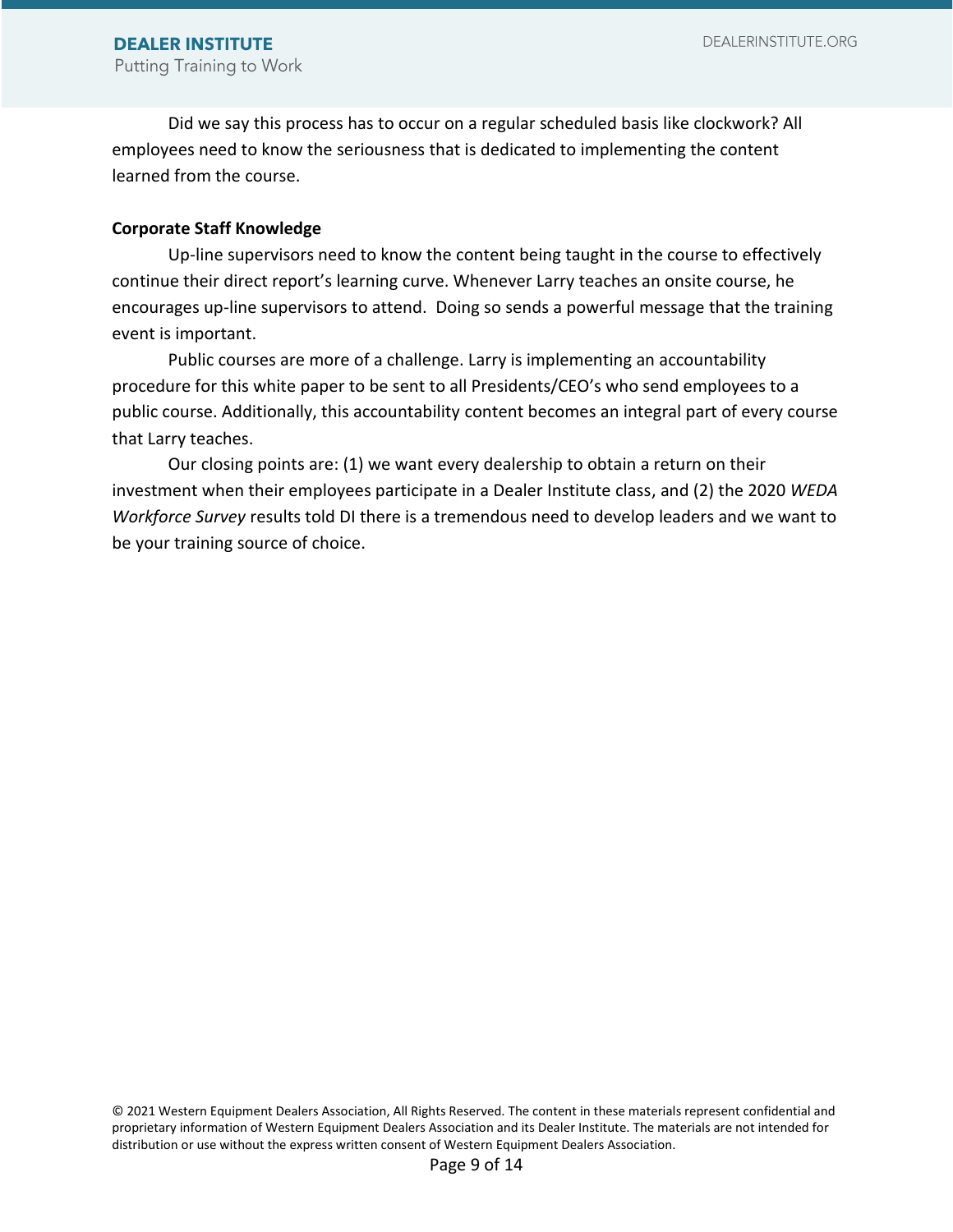# **SUGGESTED READING**

Reading is the quickest, cheapest and easiest way to learn. I recommend all leaders to subscribe to the **Harvard Business Review.** 

Angela Duckworth, **Grit: The Power of Passion and Perseverance,** 2016**.** Discussing the positive impact of perseverance and how passion contributes to resiliency.

Teresa Amabile & Steven Kramer. **The Progress Principle: Using Small Wins to Ignite Joy, Engagement, and Creativity at Work,** 2011. These authors show that celebrating small wins are more motivational than a BIG win. Of course, there are more opportunities to celebrate small wins!

David Brook, **The Road to Character,** 2016. Focuses on character attributes e.g., humility, integrity, etc.

Carol Dweck, **Mindset: The New Psychology of Success,** 2007. Great discussion contrasting the "fixed" vs. "growth" mindset. Her work is getting a lot of press today.

Christine Porath, **Managing Civility: A Manifesto for the Workplace,** 2016**.** The impact of incivility is often overlooked. This is a continuation of her work, **The Cost of Bad Behavior: How Incivility is Damaging Your Business and What to do About it,** 2009.

James Kouzes & Barry Posner, **The Leadership Challenge: How to Make Extraordinary Things Happen in Organizations,** 2017. Anything you read by these authors is great.

Jack Zenger & Joseph Folkman, **The Extraordinary Leader: Turning Good Managers into Great Leaders,** 2009. An excellent read.

Jack Zenger, Joseph Folkman, and Scott Edinger, **The Inspiring Leader: Unlocking the Secrets of how Extraordinary Leaders Motivate,** 2009. Everything I've read by Zenger has been excellent.

Jocko Willink and Leif Babin, **Extreme Ownership,** 2015**.** A must read. The authors applied Navy Seal leadership principles to the business world. I didn't get as much out of their second book, **The Dichotomy of Leadership.**

John Maxwell, **Leadershift,** 2019. This is an excellent read for new supervisors.

Paul Marciano, **Carrots and Sticks Don't Work,** 2010. This author is a proponent of the intrinsic motivational variable.

Sydney Finkelstein, **Superbossses,** 2016. This author speaks to the importance of supervisors developing talent and provides excellent characteristics for such supervisors

<sup>© 2021</sup> Western Equipment Dealers Association, All Rights Reserved. The content in these materials represent confidential and proprietary information of Western Equipment Dealers Association and its Dealer Institute. The materials are not intended for distribution or use without the express written consent of Western Equipment Dealers Association.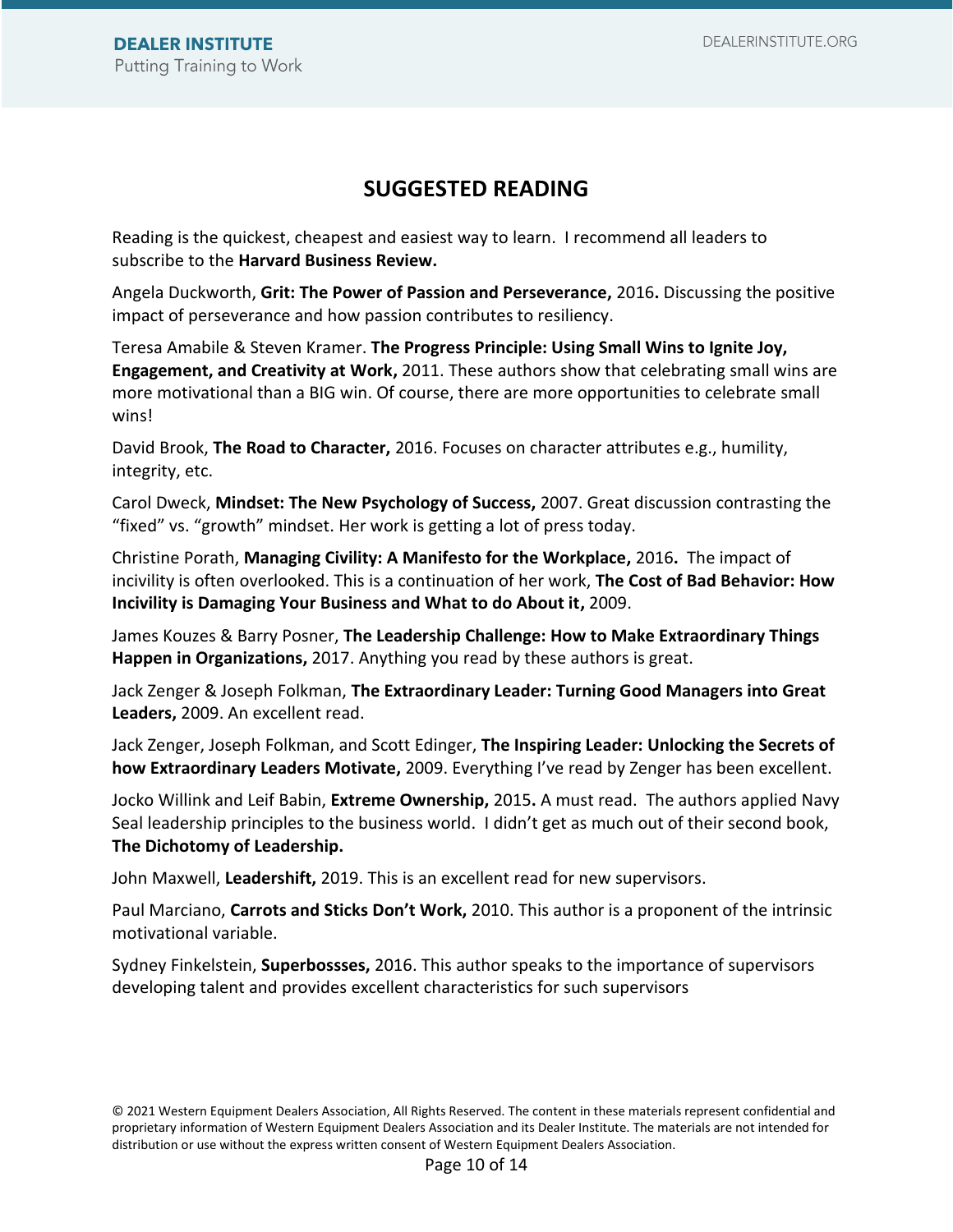# **PERSONAL IMPROVEMENT PLAN SAMPLE OF TOPICS**

**Date: \_\_\_\_\_\_\_\_\_\_\_\_\_\_\_\_\_\_\_\_\_\_\_\_\_\_\_\_**

**Instructions:** Use the following Likert Scale to quantify the progress we've achieved through implementing your personal improvement strategies.

|                         |  | $1 = 1$ 've not done anything |
|-------------------------|--|-------------------------------|
| $2 = l'$ ve got started |  |                               |

 $3 = I'm$  making some progress

 $4 = I'm$  making considerable progress

5 = I'm proud of the progress made

| <b>Strategy</b>                           |              | <b>Progress</b> |                     |                |             |  |  |
|-------------------------------------------|--------------|-----------------|---------------------|----------------|-------------|--|--|
| Self-Aware                                | 1            |                 | $2 \quad 3 \quad 4$ |                | 5           |  |  |
| Self-Discipline                           | $\mathbf{1}$ | $2^{\circ}$     | 3 <sup>7</sup>      | $\overline{4}$ | 5           |  |  |
| Working Differently with Different People | $\mathbf{1}$ | $2^{\circ}$     | $\overline{3}$      | $\overline{4}$ | 5           |  |  |
| Leadership Impact                         | $\mathbf{1}$ |                 | $2 \quad 3$         | $\overline{4}$ | 5           |  |  |
| Managing Change                           | $\mathbf{1}$ |                 | $2 \quad 3$         | $\overline{4}$ | 5           |  |  |
| Empowerment                               | $\mathbf{1}$ |                 | $2 \quad 3$         | $\overline{4}$ | 5           |  |  |
| Accountability                            | $\mathbf{1}$ |                 | $2 \quad 3$         | $\overline{4}$ | 5           |  |  |
| Feedback is a Gift                        | $\mathbf{1}$ |                 | $2 \quad 3$         | $\overline{4}$ | $5^{\circ}$ |  |  |
| Open-Minded                               | $\mathbf{1}$ |                 | $2 \quad 3$         | $\overline{4}$ | 5           |  |  |
| <b>Employee Engagement</b>                | $\mathbf{1}$ | $2^{\circ}$     | $\overline{3}$      | 4              | 5           |  |  |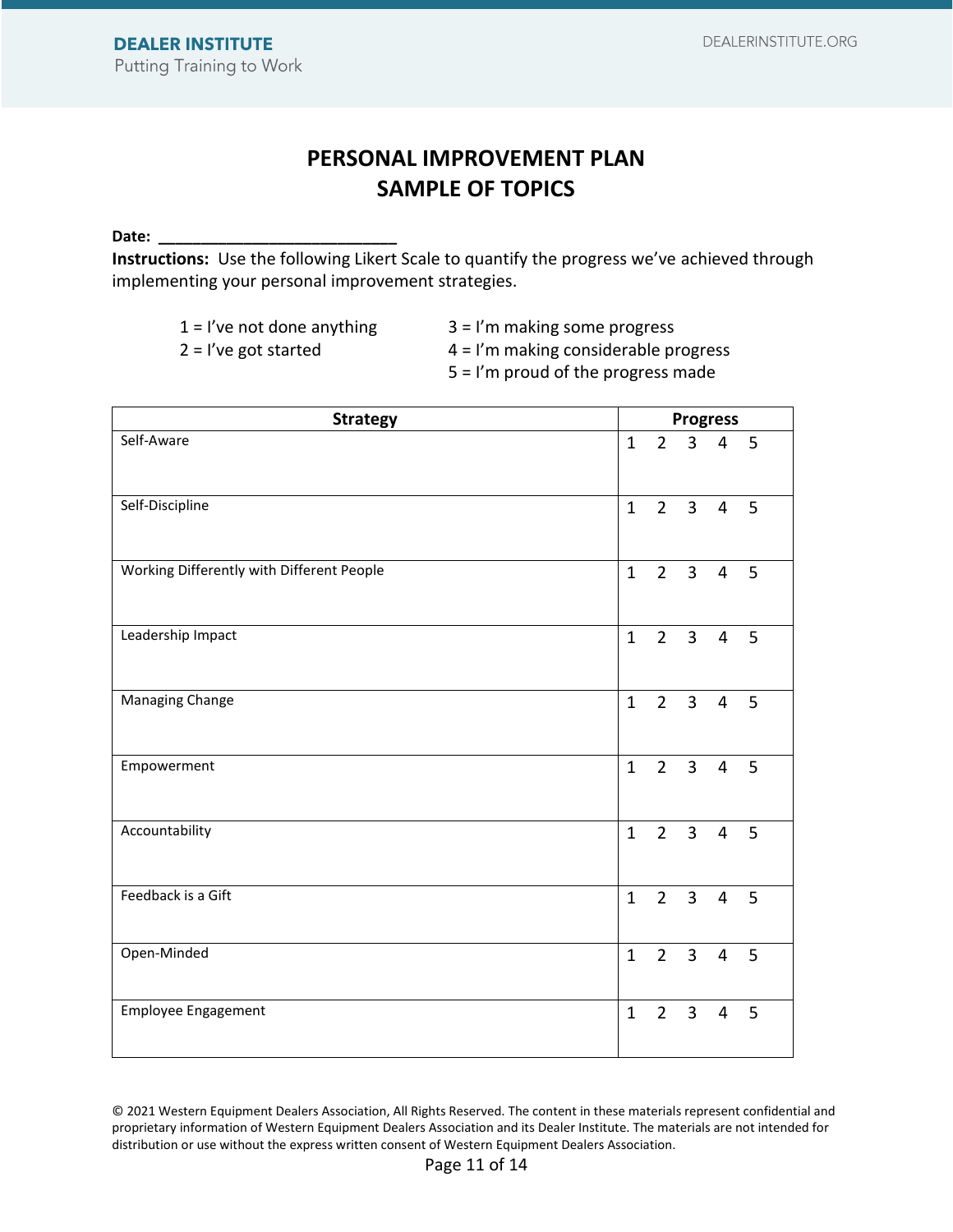# **PERSONAL IMPROVEMENT PLAN SMART GOALS**

S = Specific M = Measurable A = Achievable R = Realistic  $T =$ Timeline

Date:

**Instructions:** Use the following Likert Scale to quantify the progress we've achieved through implementing your personal improvement strategies.

 $1 =$  I've not done anything  $3 =$  I'm making some progress

 $2 = 1$ 've got started  $4 = 1$ 'm making considerable progress

5 = I'm proud of the progress made

| <b>Strategy</b>                                                                                                                                                         |   |  | <b>Progress</b>     |  |     |  |  |
|-------------------------------------------------------------------------------------------------------------------------------------------------------------------------|---|--|---------------------|--|-----|--|--|
| <b>Keep People Informed</b>                                                                                                                                             |   |  | $2 \quad 3 \quad 4$ |  | 5   |  |  |
| Starting __________ ensure that colleagues have 100% of the<br>needed information. They will quantify my commitment<br>(date).                                          |   |  |                     |  |     |  |  |
| Listening                                                                                                                                                               |   |  | $1 \t2 \t3 \t4$     |  | -5  |  |  |
| Starting to actively listen to understand without<br>interrupting. Achieve a self-rating of 4, 3 out of 5 days.                                                         |   |  |                     |  |     |  |  |
| <b>Engagement</b>                                                                                                                                                       | 1 |  | $2 \t3 \t4$         |  | - 5 |  |  |
| Starting __________ to seek input from those impacted by<br>decisions. Achieve a self-rating of 4, 3 out of 5 days. Or, others<br>can measure, e.g., the first example. |   |  |                     |  |     |  |  |

**Note:** This example shows three methodologies to quantify performance progress.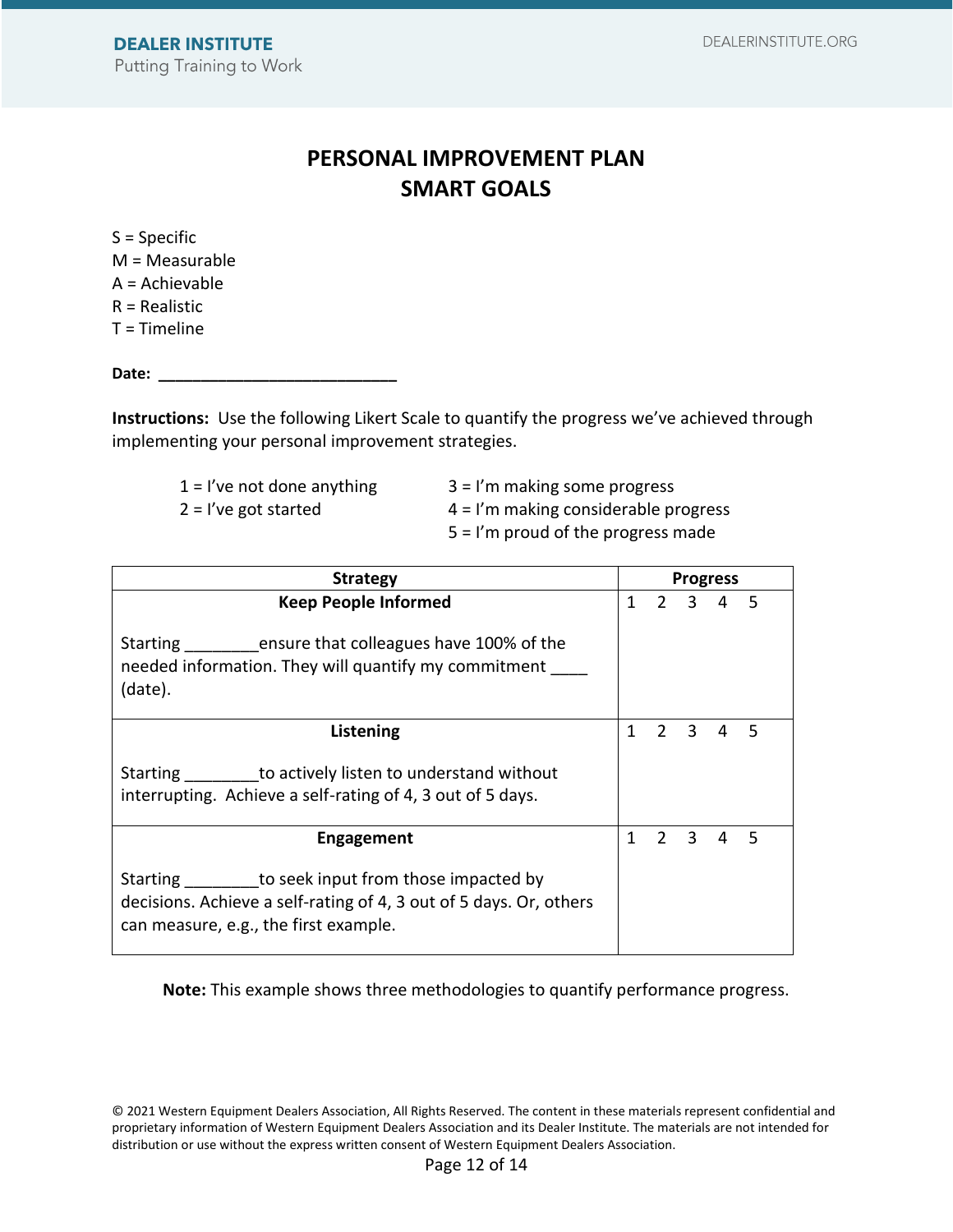### **PUTTING YOUR LEADERSHIP IMPROVEMENT PLAN TO WORK ONE BITE AT A TIME**



- 1. Select one to three improvement strategies that you want to begin with and report these to your supervisor and your direct reports or others with whom you work.
- 2. Use every day as a practice day. That means begin each day thinking about using these strategies. Spend a little time visualizing being the leader you want to be today.
- 3. Publicly display reminders to use your selected strategies.
- 4. Use the strategies as frequently as possible throughout the day.
- 5. Ask your people to hold you accountable to use your selected strategies.
- 6. Evaluate your day's progress at the end of each day by answering the question, "Did I do my best to ….?" Place a grade on the calendar so you can monitor success. For example,  $E =$  Excellence,  $G =$  Good,  $N =$  Did not practice. Or, whatever grading system that you prefer to use.
- 7. Within the 30 days, prepare a form like the one included in the preceding page to rate the progress you are making. You would be showing a very positive example if you would have your direct reports or others with whom you work to rate you and ask your supervisor to do the same.
- 8. Discuss the ratings/progress with your direct reports/others with whom you work and your supervisor.
- 9. After you've made progress, return to your Personal Improvement Plan and pick one to three additional behaviors and then repeat this sequence.